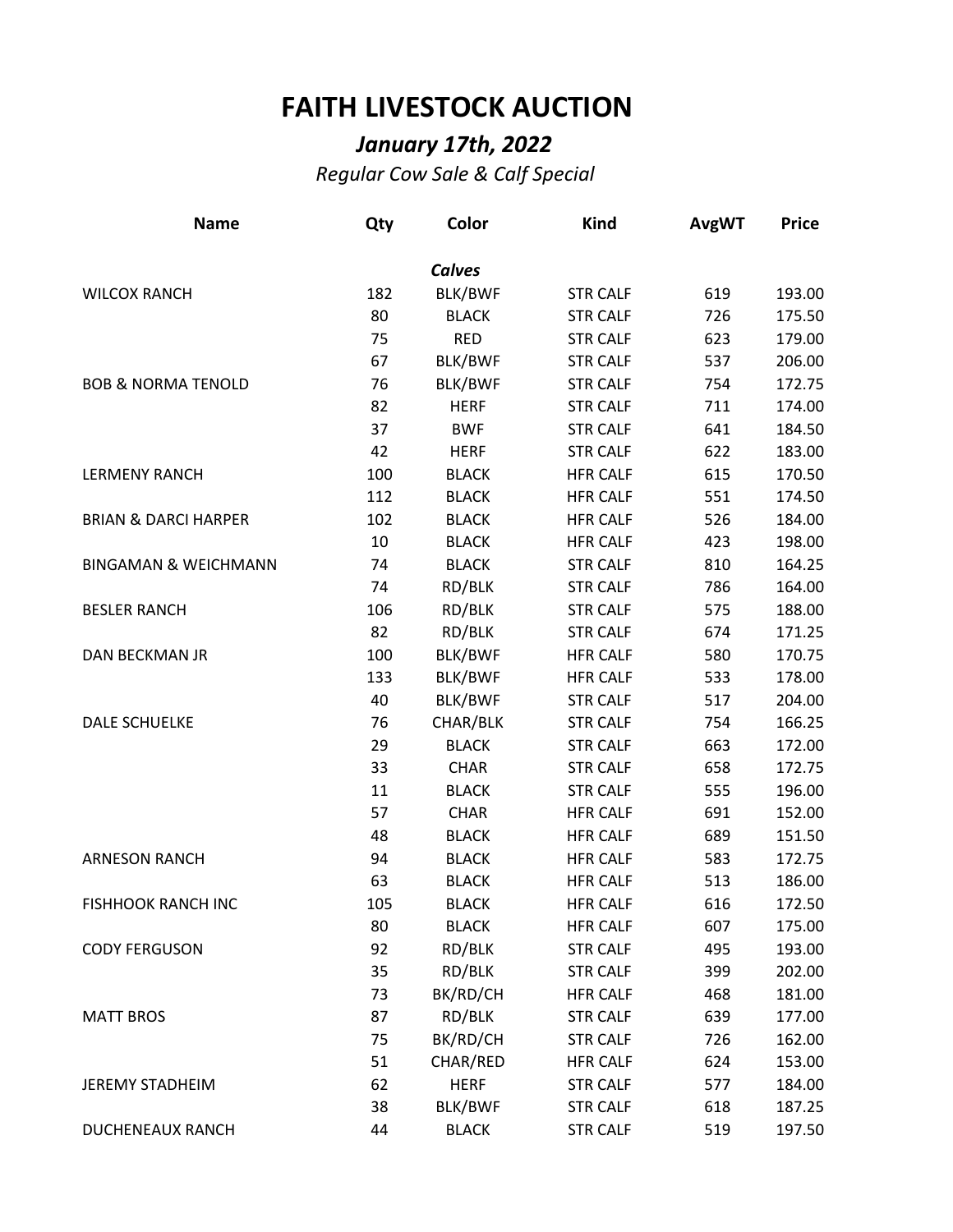|                                     | 35 | <b>BLACK</b> | <b>HFR CALF</b> | 468 | 186.00 |
|-------------------------------------|----|--------------|-----------------|-----|--------|
| <b>CJ HORST</b>                     | 55 | BLK/BWF      | <b>STR CALF</b> | 660 | 173.50 |
|                                     | 35 | BLK/BWF      | <b>STR CALF</b> | 557 | 195.00 |
|                                     | 10 | <b>BLACK</b> | <b>STR CALF</b> | 454 | 207.00 |
| <b>JACKI &amp; JORDAN CHRISTMAN</b> | 42 | <b>BLACK</b> | <b>STR CALF</b> | 811 | 155.00 |
|                                     | 48 | <b>BLACK</b> | <b>HFR CALF</b> | 750 | 145.75 |
| <b>KENNY &amp; KYLER MATT</b>       | 84 | <b>CHAR</b>  | <b>HFR CALF</b> | 567 | 169.50 |
| <b>LEX BURGHDUFF</b>                | 68 | BLK/BWF      | <b>HFR CALF</b> | 539 | 173.75 |
|                                     | 15 | BLK/BWF      | <b>HFR CALF</b> | 474 | 180.00 |
| <b>JENSON RANCH</b>                 | 53 | <b>BLACK</b> | <b>STR CALF</b> | 618 | 187.75 |
|                                     | 10 | BLK/BWF      | <b>STR CALF</b> | 531 | 194.50 |
|                                     | 19 | BLK/BWF      | <b>HFR CALF</b> | 558 | 172.50 |
| <b>JD &amp; CHRISTI RYEN</b>        | 20 | BLK/BWF      | <b>STR CALF</b> | 670 | 169.50 |
|                                     | 20 | BLK/BWF      | <b>STR CALF</b> | 651 | 171.50 |
|                                     | 38 | <b>BLACK</b> | <b>STR CALF</b> | 552 | 186.00 |
| <b>JERRY WAGNER</b>                 | 43 | CHAR/RED     | <b>STR CALF</b> | 665 | 168.50 |
|                                     | 47 | <b>CHAR</b>  | <b>HFR CALF</b> | 643 | 154.25 |
| <b>TYSON HEWITT</b>                 | 44 | <b>BLACK</b> | <b>STR CALF</b> | 429 | 212.00 |
|                                     | 38 | <b>BLACK</b> | <b>HFR CALF</b> | 421 | 196.50 |
| <b>J&amp;C MERRIMAN</b>             | 29 | BLK/BWF      | <b>STR CALF</b> | 728 | 163.00 |
|                                     | 32 | BLK/BWF      | <b>HFR CALF</b> | 692 | 146.50 |
| <b>JON MARKEGARD</b>                | 30 | <b>BLACK</b> | <b>STR CALF</b> | 759 | 162.75 |
|                                     | 37 | <b>BLACK</b> | <b>HFR CALF</b> | 736 | 150.50 |
| <b>ROGER &amp; RITA LONG</b>        | 52 | <b>BLACK</b> | <b>HFR CALF</b> | 562 | 164.00 |
|                                     | 18 | <b>BLACK</b> | <b>STR CALF</b> | 508 | 198.00 |
| <b>STEVE BROWN</b>                  | 73 | <b>BLACK</b> | <b>STR CALF</b> | 766 | 164.75 |
| <b>G&amp;C JORGENSEN</b>            | 60 | RD/BLK       | <b>HFR CALF</b> | 674 | 152.00 |
|                                     | 13 | RD/BLK       | <b>HFR CALF</b> | 544 | 166.00 |
| <b>HACKAMORE RANCH</b>              | 33 | <b>BLACK</b> | <b>HFR CALF</b> | 436 | 189.50 |
|                                     | 10 | <b>BLACK</b> | <b>STR CALF</b> | 450 | 208.00 |
| <b>HAUGEN &amp; LEMER</b>           | 50 | BLK/BWF      | <b>HFR CALF</b> | 650 | 159.00 |
| RYAN & PEGGY MCLELLAN               | 45 | <b>BLACK</b> | <b>HFR CALF</b> | 480 | 189.50 |
|                                     | 10 | <b>BLACK</b> | <b>HFR CALF</b> | 417 | 195.50 |
| <b>GARY FRIEDT</b>                  | 28 | <b>HERF</b>  | <b>STR CALF</b> | 696 | 178.00 |
| <b>TYLER SORENSON</b>               | 16 | RD/BLK       | <b>HFR CALF</b> | 648 | 150.50 |
|                                     | 20 | RD/BLK       | <b>HFR CALF</b> | 537 | 169.00 |
| <b>HOWIE RANCH</b>                  | 30 | <b>BLACK</b> | <b>HFR CALF</b> | 591 | 171.00 |
|                                     | 15 | BLK/BWF      | <b>HFR CALF</b> | 521 | 170.00 |
|                                     | 12 | BLK/BWF      | <b>HFR CALF</b> | 439 | 187.00 |
| <b>CAPP RANCH INC</b>               | 42 | RD/BLK       | <b>HFR CALF</b> | 518 | 170.00 |
| PHIL VERWOLF                        | 38 | <b>BLACK</b> | <b>HFR CALF</b> | 641 | 160.50 |
| J J HUNT                            | 11 | <b>BLACK</b> | <b>HFR CALF</b> | 508 | 177.00 |
|                                     | 8  | <b>BLACK</b> | <b>STR CALF</b> | 500 | 186.50 |
|                                     | 4  | <b>BLACK</b> | <b>STR CALF</b> | 625 | 175.00 |
| PETE ANDERSON                       | 24 | <b>BLACK</b> | <b>STR CALF</b> | 565 | 194.50 |
| <b>JUANITA DELBRIDGE</b>            | 30 | <b>BLACK</b> | <b>HFR CALF</b> | 619 | 164.25 |
| <b>TODD &amp; KATHI OLSON</b>       | 15 | RD/BLK       | <b>STR CALF</b> | 820 | 151.50 |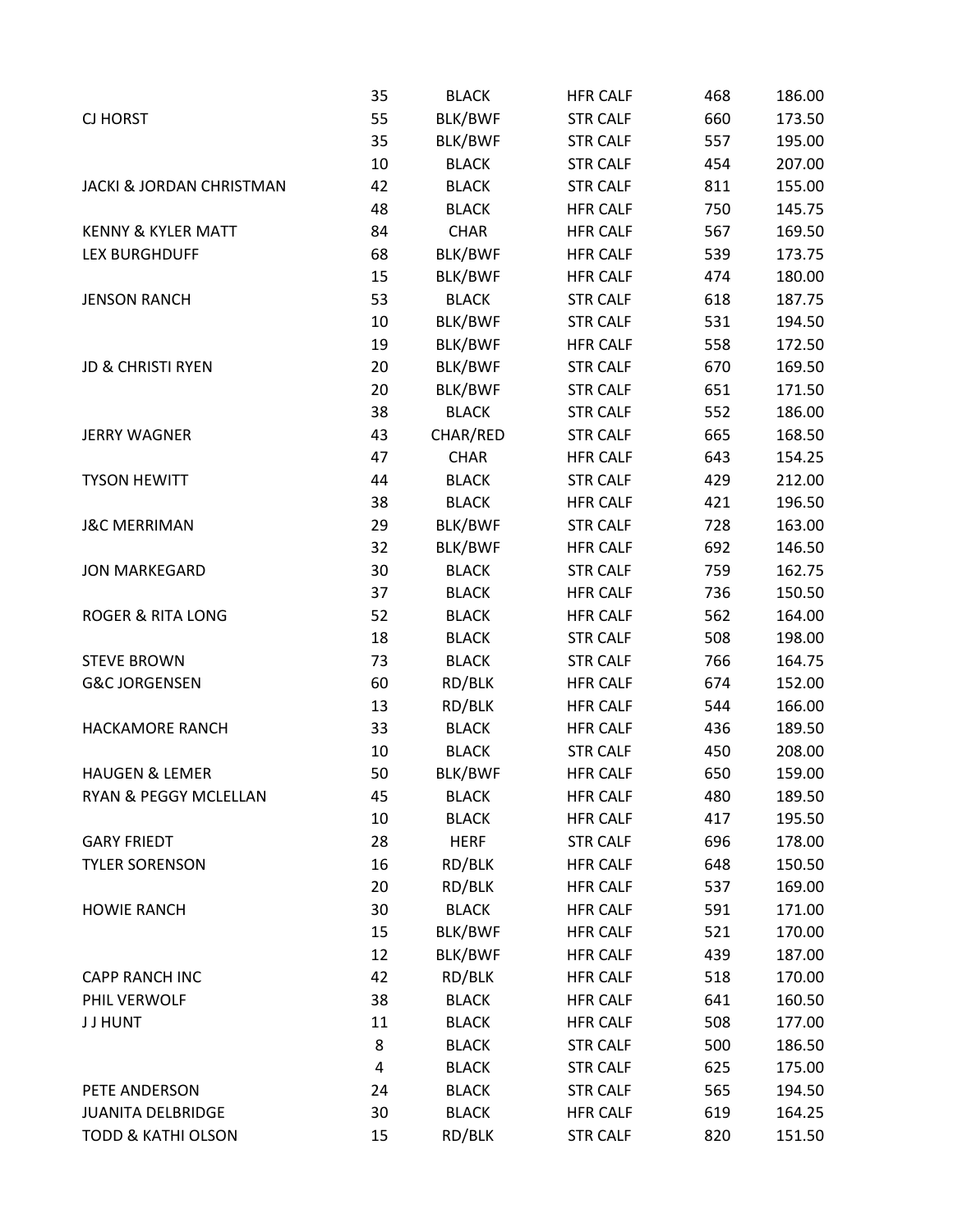|                                 | $\overline{7}$ | <b>BLACK</b> | <b>HFR CALF</b> | 749  | 131.00 |
|---------------------------------|----------------|--------------|-----------------|------|--------|
| <b>BUCKMIER BROS</b>            | 12             | <b>BLACK</b> | <b>STR CALF</b> | 540  | 186.00 |
| <b>SEAN DEAL</b>                | 15             | <b>BLACK</b> | <b>STR CALF</b> | 514  | 189.00 |
|                                 | 7              | <b>BLACK</b> | <b>HFR CALF</b> | 489  | 170.00 |
| <b>DUSTIN HAM</b>               | 8              | <b>BLACK</b> | <b>STR CALF</b> | 599  | 185.00 |
|                                 | 9              | <b>BLACK</b> | <b>HFR CALF</b> | 479  | 181.00 |
| <b>COLT PETERSON</b>            | 8              | <b>BLACK</b> | <b>HFR CALF</b> | 464  | 184.00 |
| <b>FAIRVIEW RANCH INC</b>       | 10             | CHAR/BLK     | <b>STR CALF</b> | 654  | 169.50 |
| <b>JESSICA GATZKE</b>           | 8              | <b>BLACK</b> | <b>STR CALF</b> | 506  | 192.00 |
|                                 |                | Weigh-ups    |                 |      |        |
| <b>DUSTIN JEWETT</b>            | 6              | <b>BLACK</b> | <b>HFRT</b>     | 922  | 97.00  |
| <b>CRAIG HUNTER</b>             | 23             | <b>BLACK</b> | <b>HFRT</b>     | 958  | 95.00  |
| <b>JAKE LONGBRAKE</b>           | $\mathbf{1}$   | <b>BLACK</b> | <b>HFRT</b>     | 1050 | 82.00  |
| <b>TYLER SORENSON</b>           | 4              | RD/BLK       | <b>HFRT</b>     | 1119 | 68.50  |
| <b>DEAN LONGBRAKE</b>           | $\mathbf 1$    | <b>BLACK</b> | COW             | 1175 | 85.00  |
| <b>MYRON LEMER</b>              | $\mathbf 1$    | <b>BLACK</b> | COW             | 1055 | 72.00  |
| <b>CRAIG HUNTER</b>             | $\mathbf{1}$   | <b>RWF</b>   | COW             | 1155 | 69.00  |
| <b>TYLER SORENSON</b>           | 10             | <b>RED</b>   | COW             | 1370 | 68.00  |
|                                 | 4              | <b>RED</b>   | COW             | 1393 | 67.50  |
|                                 | $\mathbf{1}$   | <b>CHAR</b>  | COW             | 1525 | 66.50  |
|                                 | $\mathbf 1$    | <b>RED</b>   | COW             | 1360 | 65.50  |
| <b>BRADY HAM</b>                | 7              | <b>BLACK</b> | COW             | 1273 | 68.00  |
|                                 | 4              | <b>BLACK</b> | COW             | 1348 | 65.50  |
|                                 | $\overline{2}$ | BLK/BWF      | COW             | 1628 | 65.50  |
| KIRK & BAILEY FAST HORSE        | $\overline{2}$ | <b>BLACK</b> | COW             | 1173 | 67.50  |
| <b>CRAIG HUNTER</b>             | 8              | BLK/BWF      | COW             | 1438 | 67.00  |
| <b>DUSTIN JEWETT</b>            | $\mathbf 1$    | <b>BLACK</b> | COW             | 1420 | 66.00  |
|                                 | $\mathbf 1$    | <b>BLACK</b> | COW             | 1370 | 66.00  |
| <b>TOM GIESINGER</b>            | 6              | BLK/BWF      | COW             | 1536 | 65.00  |
|                                 | $\overline{2}$ | <b>BLACK</b> | COW             | 1410 | 63.00  |
| <b>DENNY &amp; DORIS LAUING</b> | $\mathbf{1}$   | <b>BLACK</b> | COW             | 1270 | 65.00  |
| A J LINDSKOV                    | $\mathbf{1}$   | <b>BLACK</b> | COW             | 1395 | 64.50  |
|                                 | $\mathbf 1$    | <b>BLACK</b> | COW             | 1195 | 62.00  |
| <b>NORMAN MILES</b>             | 15             | <b>BLACK</b> | COW             | 1384 | 64.00  |
|                                 | 13             | BLK/BWF      | COW             | 1207 | 64.00  |
| <b>DAN KARI</b>                 | 4              | <b>BLACK</b> | COW             | 1504 | 61.50  |
| <b>BART CARMICHAEL</b>          | 4              | <b>BLACK</b> | COW             | 1363 | 61.00  |
| <b>BRET STAMBACH</b>            | $\mathbf{1}$   | <b>BLACK</b> | COW             | 1410 | 61.00  |
|                                 | $\mathbf{1}$   | <b>BLACK</b> | COW             | 1490 | 61.00  |
| <b>LERMENY RANCH</b>            | $\mathbf 1$    | <b>BLACK</b> | COW             | 1330 | 59.00  |
| DUANE WOOD                      | $\mathbf 1$    | <b>BLACK</b> | <b>BULL</b>     | 1925 | 105.00 |
|                                 | $\mathbf 1$    | <b>BLACK</b> | <b>BULL</b>     | 2040 | 100.00 |
|                                 | $\mathbf 1$    | <b>BLACK</b> | <b>BULL</b>     | 2165 | 99.50  |
|                                 | $\mathbf 1$    | <b>BLACK</b> | <b>BULL</b>     | 1315 | 92.50  |
| DAN GOLDADE                     | $\mathbf{1}$   | <b>RED</b>   | <b>BULL</b>     | 2290 | 101.50 |